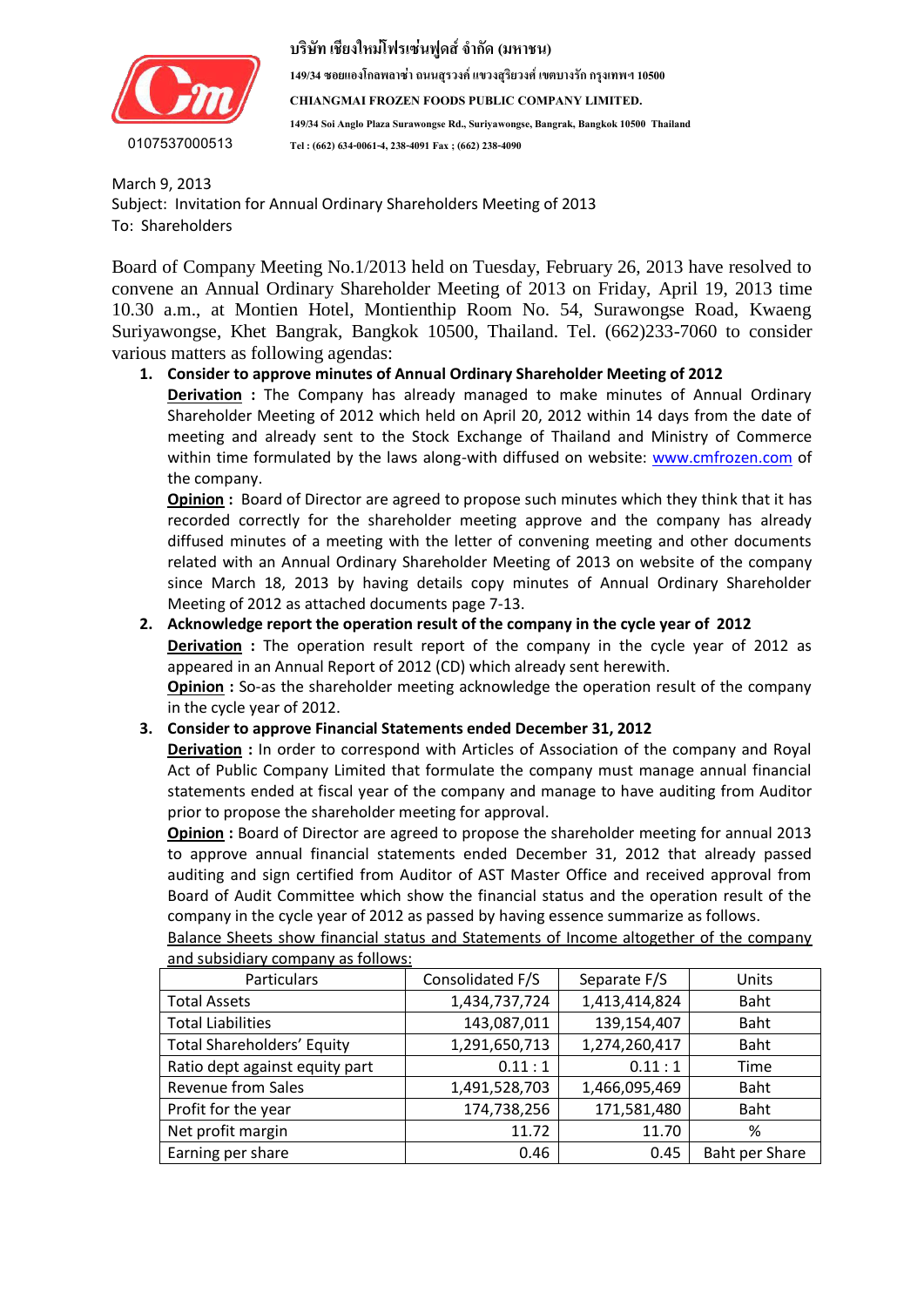

**149/34 ซอยแองโกลพลำซ่ำ ถนนสุรวงค์ แขวงสุริยวงศ์ เขตบำงรัก กรุงเทพฯ 10500**

**CHIANGMAI FROZEN FOODS PUBLIC COMPANY LIMITED.**

**149/34 Soi Anglo Plaza Surawongse Rd., Suriyawongse, Bangrak, Bangkok 10500 Thailand Tel : (662) 634-0061-4, 238-4091 Fax ; (662) 238-4090**

 **-2-**

#### $\sim$   $-2$ - $\sim$   $-2$ - $\sim$   $\sim$   $\sim$   $\sim$   $\sim$   $\sim$   $\sim$   $\sim$   $\sim$   $\sim$   $\sim$   $\sim$   $\sim$   $\sim$   $\sim$   $\sim$   $\sim$   $\sim$   $\sim$   $\sim$   $-$  **4. Consider to appoint the directors replace those directors who quitted as term**

**Derivation :** According to the Articles of Association of the company that formulates every Annual Ordinary Shareholder Meeting, one third of directors must quit from the position in which there are 3 directors whose complete their term in 2013 as follows:

| Name - Surname                | Position                  | Remark                |
|-------------------------------|---------------------------|-----------------------|
| Mr. Prapas Pholpipattanaphong | <b>Executive Director</b> | Attachment page 14    |
| Mr. Prayuth Pholpipatanaphong | <b>Executive Director</b> | Attachment page 15    |
| Dr. Phusit Wonglorsaichon     | Independent Director      | Attachment page 16-17 |

Which the company has opened the chance for the minor shareholders enable to propose the name lists for receiving consideration to select as company director in advance, by having public relations and diffuse the information through website of the company : [www.cmfrozen.com](http://www.cmfrozen.com/) and website of the Stock Exchange of Thailand : [www.set.or.th.](http://www.set.or.th/) This year 2013, no any propose of name lists from the minor shareholders to receive selection as Independent Director of the company.

**Opinion :** Board of Company not include the directors who have common interest have widely consulted inclusive consider the property individually with carefully, that is, must be a qualified person, full of experience in various fields, leadership, broad vision, be a virtue and moral, stainless working, ability in expressing one's though freely, background and skilled from several professions and those 3 completed term directors are each fully qualified as mentioned above, have performed their duty as director and sub-committee excellently throughout. Therefore, Board of Director then resolve and agree with the proposal of Board of Nomination and Remuneration Committee by proposing Annual Ordinary Shareholder Meeting of 2013 to elect those 3 completed term directors namely: 1) Mr. Prapas Pholpipattanaphong 2) Mr. Prayuth Pholpipatanaphong and 3) Dr. Phusit Wonglorsaichon as directors one more term. All this, biography of those proposed as directors and definition of Independent Director shall appear as attached documents page 14-17.

# **5. Consider to fix remuneration for Directors and Audit Committee of annual 2013**

**Derivation :** According to the Articles of Association No. 30 which formulates the directors to receive remuneration with amount formulated by the shareholder meeting in which Annual Ordinary Shareholder Meeting of 2012 have already resolved to fix remuneration for the Board of Company for annual 2012 as follows:

- Remuneration for company's director total 11 persons of each 400,000.- baht per year
- Remuneration for Audit Committee
	- For the Chairman of Audit Committee 40,000..- baht per month
	- For 2 Audit Committees of each 20,000.- baht per month

**Remuneration component :** The Company director has its annual remuneration and monthly remuneration according to the volume of increased work of Board of Audit Committee. The Company has no other remuneration such as meeting allowance bonus, life insurance, office car and others to the Board of Company and every Board of Sub-committee.

**Opinion :** Board of Company Meeting No. 1/2013 on February 26, 2013 have considered and agreed to approve remuneration for 11 company directors of annual 2013 from the proposal of Board of Nomination and Remuneration Committee of each 400,000.- baht per year and remuneration for 3 Audit Committees total 80,000.- baht per month. Such remuneration have already compared with various reference information and it is the same rate with the year 2012 and it is the remuneration that put on suitable basis to uphold the qualified directors that company required.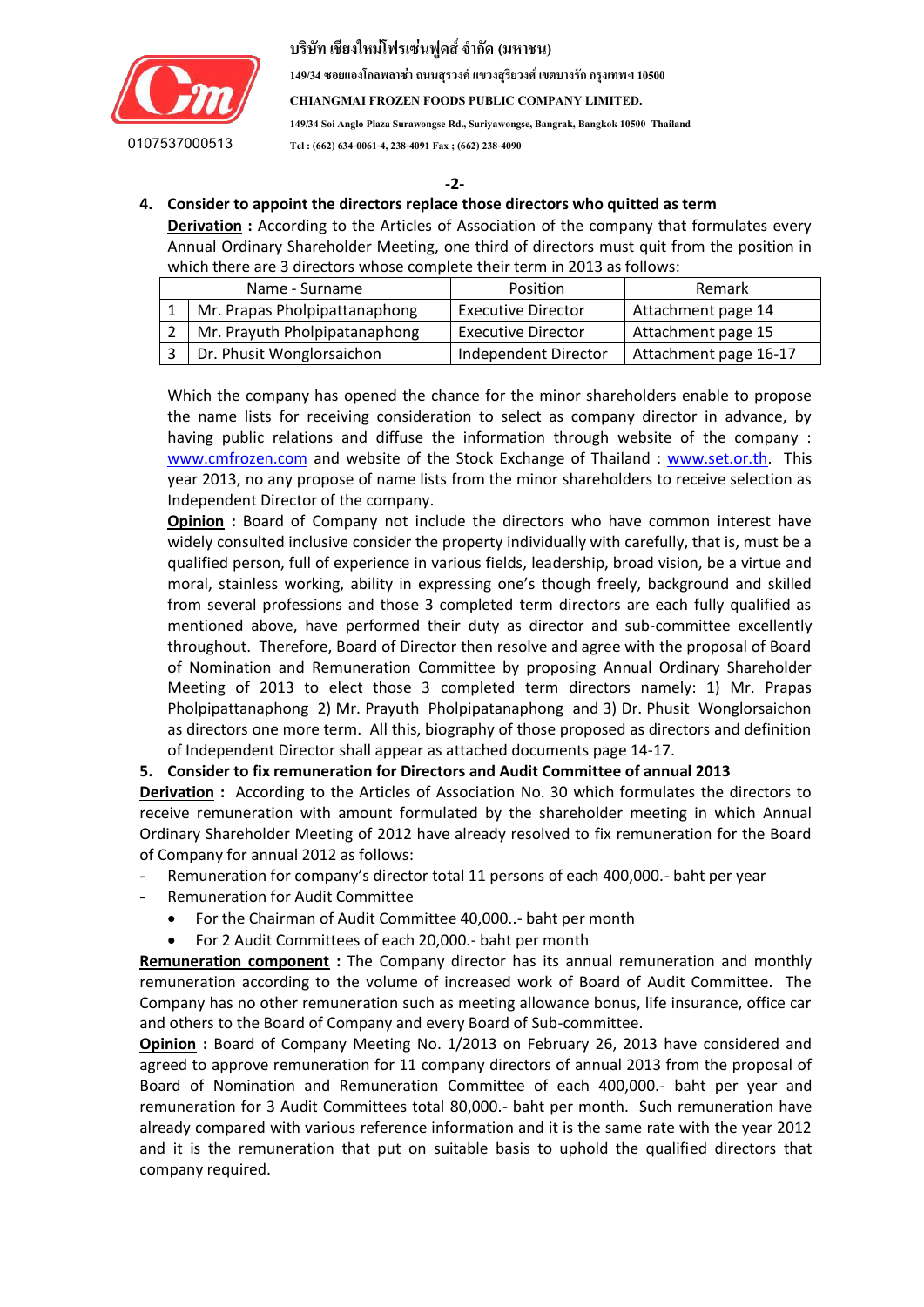

**149/34 ซอยแองโกลพลำซ่ำ ถนนสุรวงค์ แขวงสุริยวงศ์ เขตบำงรัก กรุงเทพฯ 10500**

**CHIANGMAI FROZEN FOODS PUBLIC COMPANY LIMITED.**

**149/34 Soi Anglo Plaza Surawongse Rd., Suriyawongse, Bangrak, Bangkok 10500 Thailand**

**Tel : (662) 634-0061-4, 238-4091 Fax ; (662) 238-4090**

|   | -3-                                          |            |            |            |
|---|----------------------------------------------|------------|------------|------------|
|   | <b>Particulars</b>                           | Year 2013  | Year 2012  | Units      |
|   | Remuneration for Company's Director          | 400,000.00 | 400,000.00 | Baht/Year  |
|   | total 11 persons of each                     |            |            |            |
|   | Remuneration for Chairman of Audit Committee | 40,000.00  | 40,000.00  | Baht/Month |
|   | Remuneration for 2 Audit Committees of each  | 20,000.00  | 20,000.00  | Baht/Month |
|   | Remuneration for others Sub-Committee        | None       | None       |            |
|   | Meeting fee for Directors and Sub-committee  | None       | None       |            |
| っ | Others remuneration                          | None       | None       |            |

**Basis and method of proposing remuneration :** Compared with others reference information and equal to the passed year

# **6. Consider to appoint Auditor and fix audit fee for annual 2013**

**Derivation** : Board of Audit Committee consider to propose Board of Company for asking approval to appoint Auditor and audit fee for annual 2013 by proposing 2 Auditors; one is an Auditor of AST Master Office and/or another is an auditor of D.I.A. International, all this, for reserving when either of them unable to do duty in auditing.

Auditor of AST Master Office is an original auditor of the company and subsidiary company due to good working standard, experienced in auditing inclusive perform duty excellently throughout. When considered to compare the volume of work and audit fee rate of other registered company in the same level and see that auditing fee of AST Master Office is suitable. Auditor of D.I.A. International is a skilled auditor in auditing and is an auditor that the Securities and Exchange Commission gives approval, so ready to propose audit fee in the same rate.

**Opinion :** Board of Company Meeting No. 1/2013 on February 26, 2013 have considered and approved to appoint auditor of the company and fix audit fee for annual 2013 which passed an approval by the Board of Audit Committee for proposing consent toward the shareholder meeting as follows;

1. To appoint auditor of AST Master Office and/or D.I.A. International Office as following name either of them to be auditor and express an opinion on Financial Statements of the company for annual 2013.

| Names                             | CPA Registeration No. | Office               |        |
|-----------------------------------|-----------------------|----------------------|--------|
| 1.1 Miss Nongram Laoha-a-reedilok | 4334                  | <b>AST Master</b>    | and/or |
| 1.2 Mrs. Suwimol Kittayakien      | 2982                  | D.I.A. International |        |
| 1. Fix audit fee as follows:      |                       |                      |        |
| Year 2013                         | <b>Year 2012</b>      |                      |        |
| Audit fee<br>570,000              | 570,000               | <b>Baht</b>          |        |
| Others fee<br>None                | None                  |                      |        |

#### **Information for consideration**

- 1. Auditor of AST Master Office and/or D.I.A. International Office has no any relationship with the company, subsidiary company, executives, major shareholders and every concerning persons both direct and indirect.
	- is not a shareholder of the Company and Subsidiary company
	- is not a financial adviser of the Company and Subsidiary company
	- auditor of AST Master Office is an auditor of Agrifood Processing Co., Ltd. (Subsidiary company)
- 2. Miss Nongram Laohaaridilok is an Auditor of the Company and Subsidiary company for 2 years, that are : year 2011 and 2012.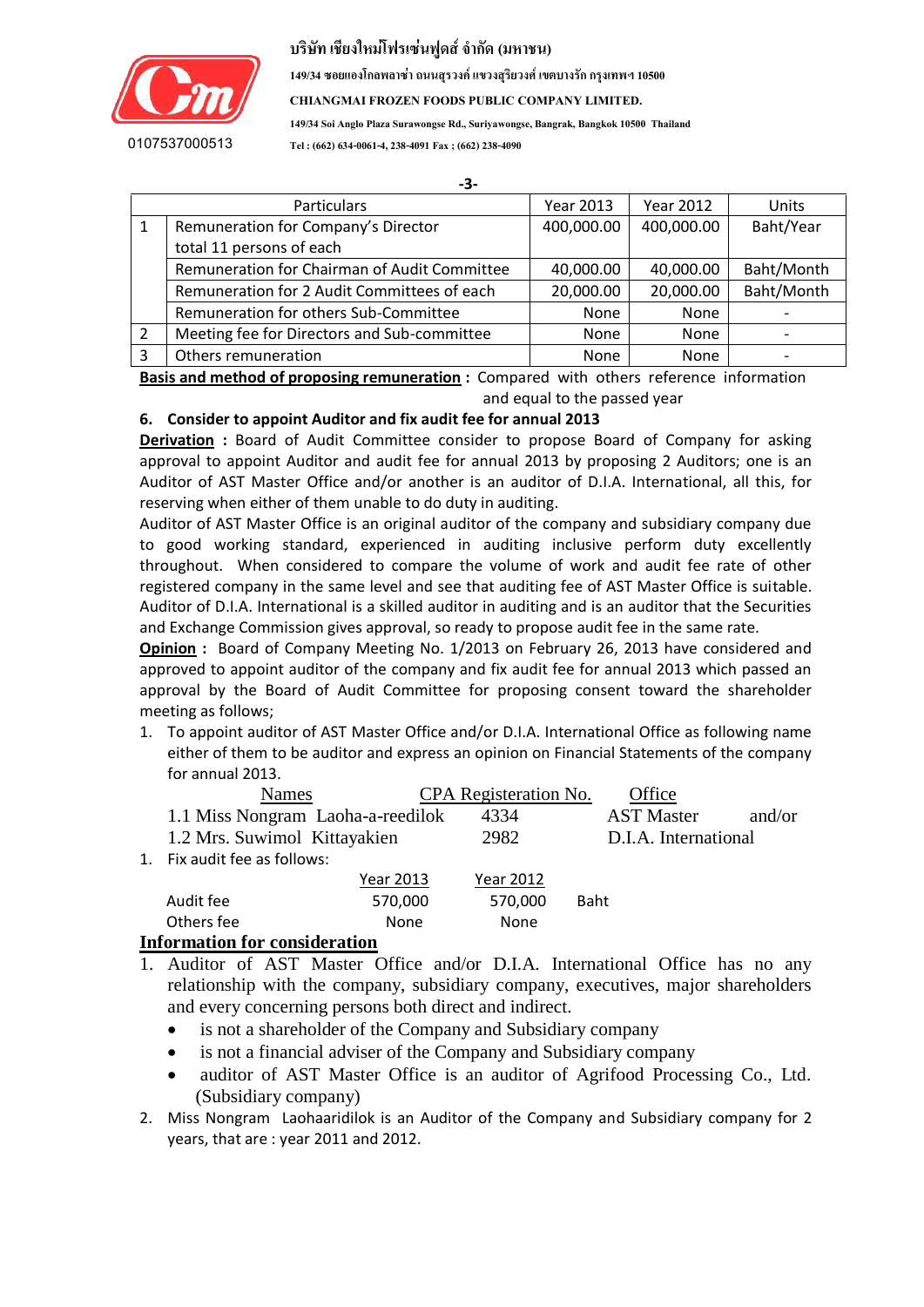

**149/34 ซอยแองโกลพลำซ่ำ ถนนสุรวงค์ แขวงสุริยวงศ์ เขตบำงรัก กรุงเทพฯ 10500**

**CHIANGMAI FROZEN FOODS PUBLIC COMPANY LIMITED.**

**149/34 Soi Anglo Plaza Surawongse Rd., Suriyawongse, Bangrak, Bangkok 10500 Thailand Tel : (662) 634-0061-4, 238-4091 Fax ; (662) 238-4090**

#### $\frac{1}{2}$  " "  $\frac{1}{2}$  "  $\frac{1}{2}$   $\frac{1}{2}$   $\frac{1}{2}$   $\frac{1}{2}$   $\frac{1}{2}$   $\frac{1}{2}$   $\frac{1}{2}$   $\frac{1}{2}$   $\frac{1}{2}$   $\frac{1}{2}$   $\frac{1}{2}$   $\frac{1}{2}$   $\frac{1}{2}$   $\frac{1}{2}$   $\frac{1}{2}$   $\frac{1}{2}$   $\frac{1}{2}$   $\frac{1}{2}$   $\frac{1}{2}$   $\frac{1$  **-4- 7. Consider to approve allocate income for annual 2012**

**Derivation** : The Company has a policy to pay dividend not less than 60% of net income except in the case that the company has a project to expand an investment then shall consider to pay dividend as financial appropriate. All this, in the year 2012 consolidated of the company earned profit amount 174.7 million baht by having details of dividend payment in the previous year as follows:

| Particulars               | Year 2013   | Year 2012   | Year 2011   | Units         |
|---------------------------|-------------|-------------|-------------|---------------|
| Net Profit - Consolidated | 174,738,256 | 55,796,355  | 158,187,898 | Baht          |
| <b>Common Share</b>       | 381,145,725 | 381,145,725 | 381,145,725 | <b>Shares</b> |
| Earning per Share         | 0.46        | 0.15        | 0.42        | Baht/Share    |
| Dividend                  | 0.28        | 0.14        | 0.35        | Baht/Share    |
| Dividend                  | 106,720,803 | 53,360,402  | 133,401,004 | Baht          |
| Payout Ratio              | 61.07       | 95.63       | 84.33       | %             |

**Opinion :** Board of Company Meeting No. 1/2013 on February 26, 2013 have considered and resolved to propose an Ordinary Shareholder Meeting for annual 2013 to approve paying dividend for the operation result of 2012 as follows:

- pay dividend at rate 0.28 baht/share from the operation result of installment January 1 December 31, 2012 to the shareholders amount 381,145,725 shares come to amount 106,720,803.00 baht or 61.07% of consolidated net income, more than dividend policy by pay from business of paid corporate tax 11.5% at rate 0.28 baht/share come to amount 106,720,803.00 baht
- dividend is deducted withholding tax 10%.
- formulate name lists of rightful shareholders to receive the dividend on March 13, 2013 and let collect name lists as clause 225 of Royal Act of Securities and Stock Exchange by way of closing register book on March 14, 2013 and pay dividend on May 10, 2013. All this, rights in receiving dividend is still uncertain owing it company must ask for approval first from the shareholder meeting.

# **8. Consider to approve for amending Articles of Association No. 24**

**Derivation :** Board of Corporate Governance have managed to make the policy of Corporate Governance in order to allow the directors, executives and Officials to hold and practice and the position of Chairman, Board of Executive are also a part of Good Corporate Governance. Board of Corporate Governance then propose the Board of Company to amend Articles of Association NO. 24 in order to coordinate with the policy line of corporate governance of the company.

**Opinion :** Board of Director have considered to see that the shareholder meeting should approve to amend the Articles of Association No. 24 by having following details: Old Articles of Association

NO. 24 Board of Director have an authority to appoint a number of director to be Board of Executive which consist of Chairman of the board, vice-chairman and other positions as the Board of Director see that it is necessary, allow Board of Executive to have an authority to administer and control an activity of the company as formulated or assigned by the Board of Director, allow chairman to be executive director by position.

#### New Articles of Association

NO. 24 Board of Director have an authority to appoint a number of director to be Board of Executive which consist of Chairman of the board, vice-chairman and other positions as the Board of Director see that it is necessary, allow Board of Executive to have an authority to